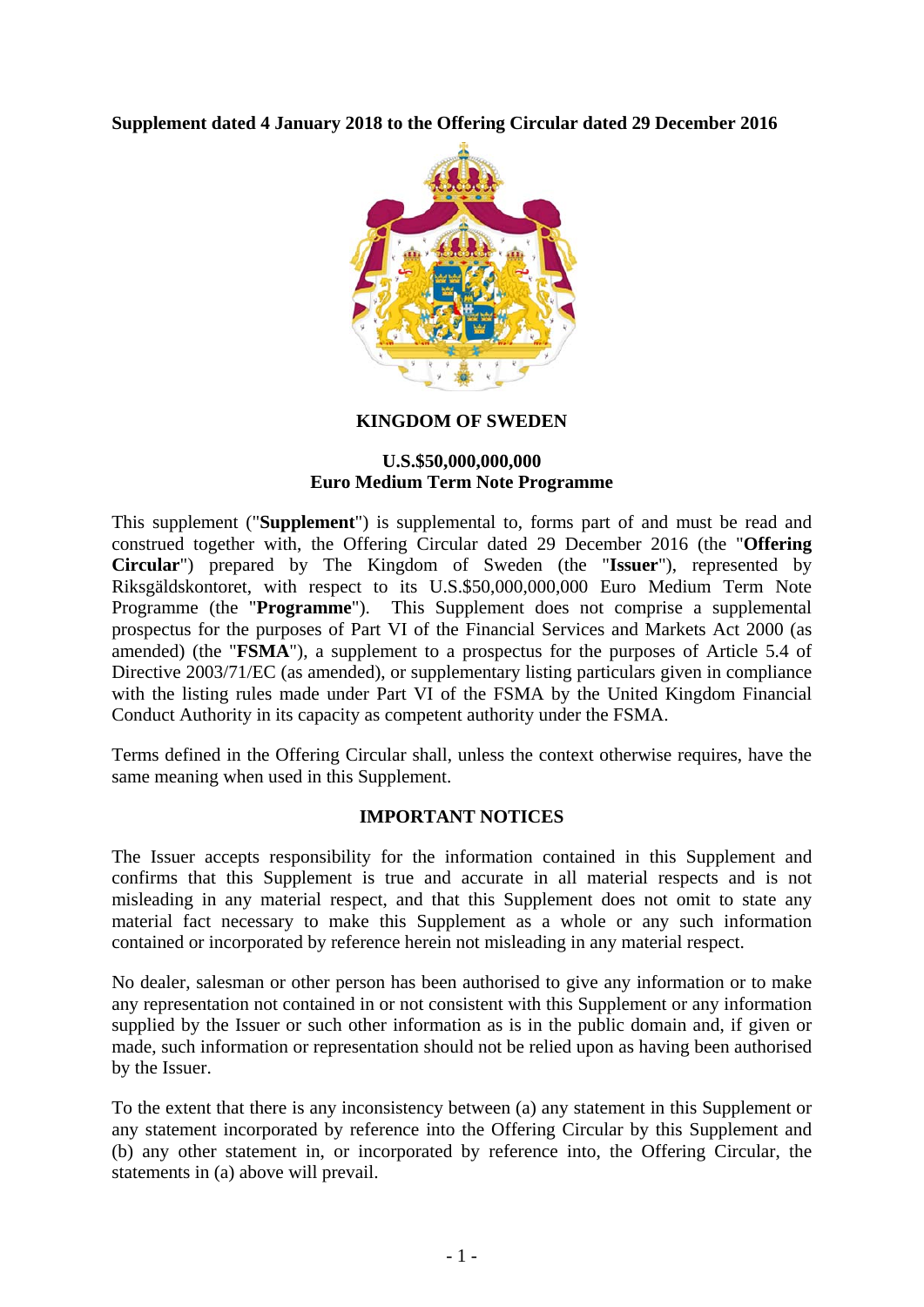The Issuer will, at the specified offices of the Paying Agents, provide, free of charge, upon oral or written request, a copy of this Supplement. Written or oral requests for such documents should be directed to the specified office of any Paying Agent.

# **AMENDMENTS TO THE OFFERING CIRCULAR**

With effect from the date of this Supplement, the information appearing in, or incorporated by reference into, the Offering Circular shall be amended and/or supplemented in the manner described below.

### **Change of Address**

The Issuer's address for the purposes of the Programme (including any notices to be delivered or sent to the Issuer in connection with the Programme) is now:

Riksgäldskontoret Olof Palmes Gata 17 SE-103 74 Stockholm Sweden

### **Important Notices**

The following is added to the disclaimers in the "*Important Notices*" on pages 1-2 inclusive of the Offering Circular:

"**MiFID II product governance / target market** – The Pricing Supplement in respect of any Notes may include a legend entitled "MiFID II product governance", which will outline the target market assessment in respect of the Notes and which channels for distribution of the Notes are appropriate. Any person subsequently offering, selling or recommending the Notes (a "**distributor**") should take into consideration the target market assessment; however, a distributor subject to Directive 2014/65/EU (as amended, "**MiFID II**") is responsible for undertaking its own target market assessment in respect of the Notes (by either adopting or refining the target market assessment) and determining appropriate distribution channels.

A determination will be made in relation to each issue about whether, for the purpose of the MiFID product governance rules under EU Delegated Directive 2017/593 (the "**MiFID Product Governance Rules**"), any Purchaser or, as the case may be, Manager subscribing for any Notes is a manufacturer in respect of such Notes, but otherwise no Purchaser or, as the case may be, Manager, nor any of their respective affiliates, will be a manufacturer for the purpose of the MiFID Product Governance Rules."

## **Form of Pricing Supplement**

The following legend is inserted at the start of the pro forma pricing supplement set out in "*Form of Pricing Supplement*" on pages 45-54 inclusive of the Offering Circular:

"[**MiFID II product governance / Retail investors, professional investors and eligible counterparties target market** – Solely for the purposes of [the/each] manufacturer's product approval process, the target market assessment in respect of the Notes has led to the conclusion that (i) the target market for the Notes is eligible counterparties, professional clients and retail clients, each as defined in Directive 2014/65/EU (as amended, "**MiFID II**"), *EITHER* [and (ii) all channels for distribution of the Notes are appropriate [, including